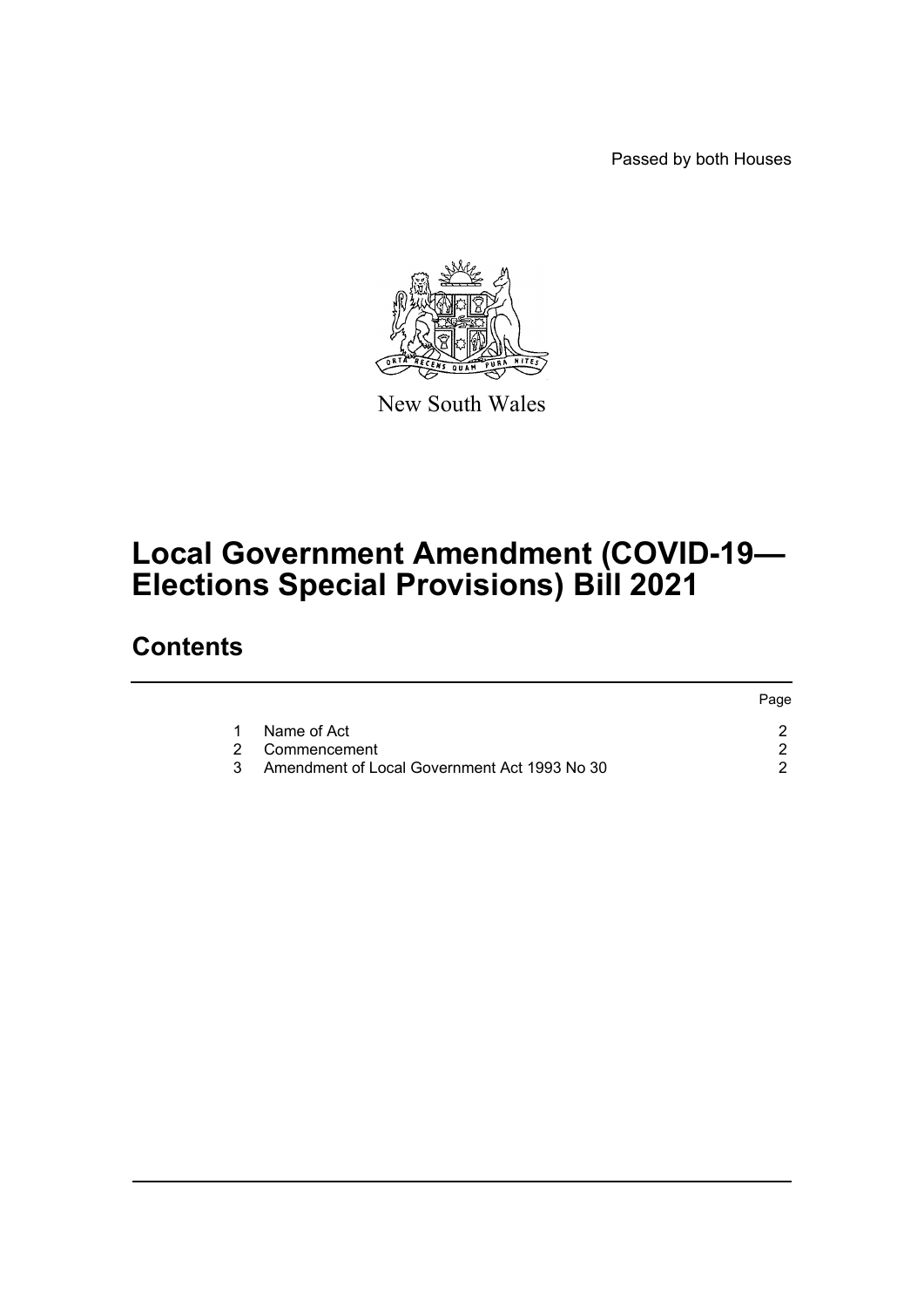*I certify that this public bill, which originated in the Legislative Assembly, has finally passed the Legislative Council and the Legislative Assembly of New South Wales.*

> *Clerk of the Legislative Assembly. Legislative Assembly, Sydney, , 2021*



New South Wales

# **Local Government Amendment (COVID-19— Elections Special Provisions) Bill 2021**

Act No , 2021

An Act to amend the *Local Government Act 1993* to make further provision about the conduct of the 2021 local government elections.

*I have examined this bill and find it to correspond in all respects with the bill as finally passed by both Houses.*

*Assistant Speaker of the Legislative Assembly.*